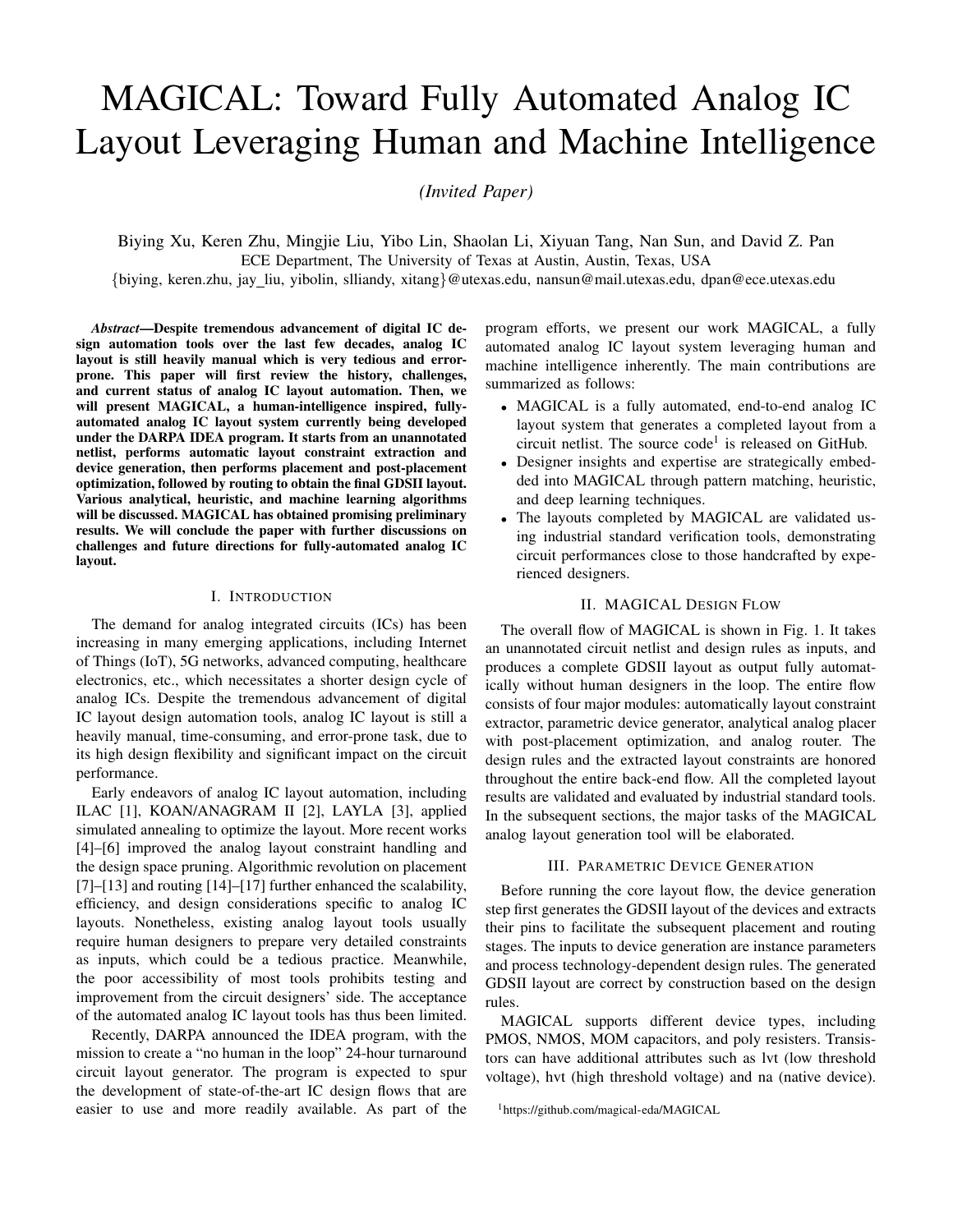

Fig. 1. Overall flow of MAGICAL analog layout system.

The automatic parametric device generation considers the number of fingers for transistors, the number of segments for resistors, the metal layers for Metal-Oxide-Metal (MOM) capacitors, etc. Fig. 2 shows examples of the layouts of different types of devices generated by MAGICAL.

Pin information of the devices is extracted in this step. The pin shape with the minimal area is selected as the drain of a transistor to reduce drain parasitic capacitance. Lower metal layer shapes connected to the terminals of the devices are selected as the pins used for routing.



Fig. 2. Examples of generated devices from MAGICAL. (a) NMOS, (b) PMOS with guard ring, (c) MOM capacitor, and (d) poly resistor.

#### IV. ANALOG LAYOUT CONSTRAINT EXTRACTION

The layout constraint extractor takes circuit netlist as input and generates constraints to guide the later stages. Symmetry constraints are one of the most essential and widely adopted constraints applied during analog layout synthesis. Analog designs frequently use differential topologies to reject common-mode noise and enhance circuit robustness and performance [18]. Mismatch of sensitive devices in the layouts often cause performance degradation to offset and commonmode rejection ratio (CMRR) [19]. Thus correctly identifying symmetry constraints between sensitive devices are crucial for ensuring the quality of placement and routing.

The constraint extraction reads in the input netlist and generates constraints for placement and routing based on the circuit connections. A significant challenge for constraint extraction is in generating high-quality constraints and resolving constraint



Fig. 3. Layout constraint extraction illustration. (a) Pattern library, (b) bias circuit symmetry detection, and (c) signal flow based traversal.

ambiguity. The automated placement and routing symmetry constraint extraction mainly consist of four stages listed below.

## *A. Graph Abstraction*

Our constraint extraction is based on analysis of the graph abstracted from the circuit netlist. Firstly, the netlist file is parsed, and the circuit is abstracted into a graph representation. Since the pin connection information is crucial to the topological structure of analog circuits, we preserve pin information during the abstraction. Devices, pins, and nets are all represented as nodes. Pins are connected to the device they belong to. Nets connect to pins based on the circuit netlist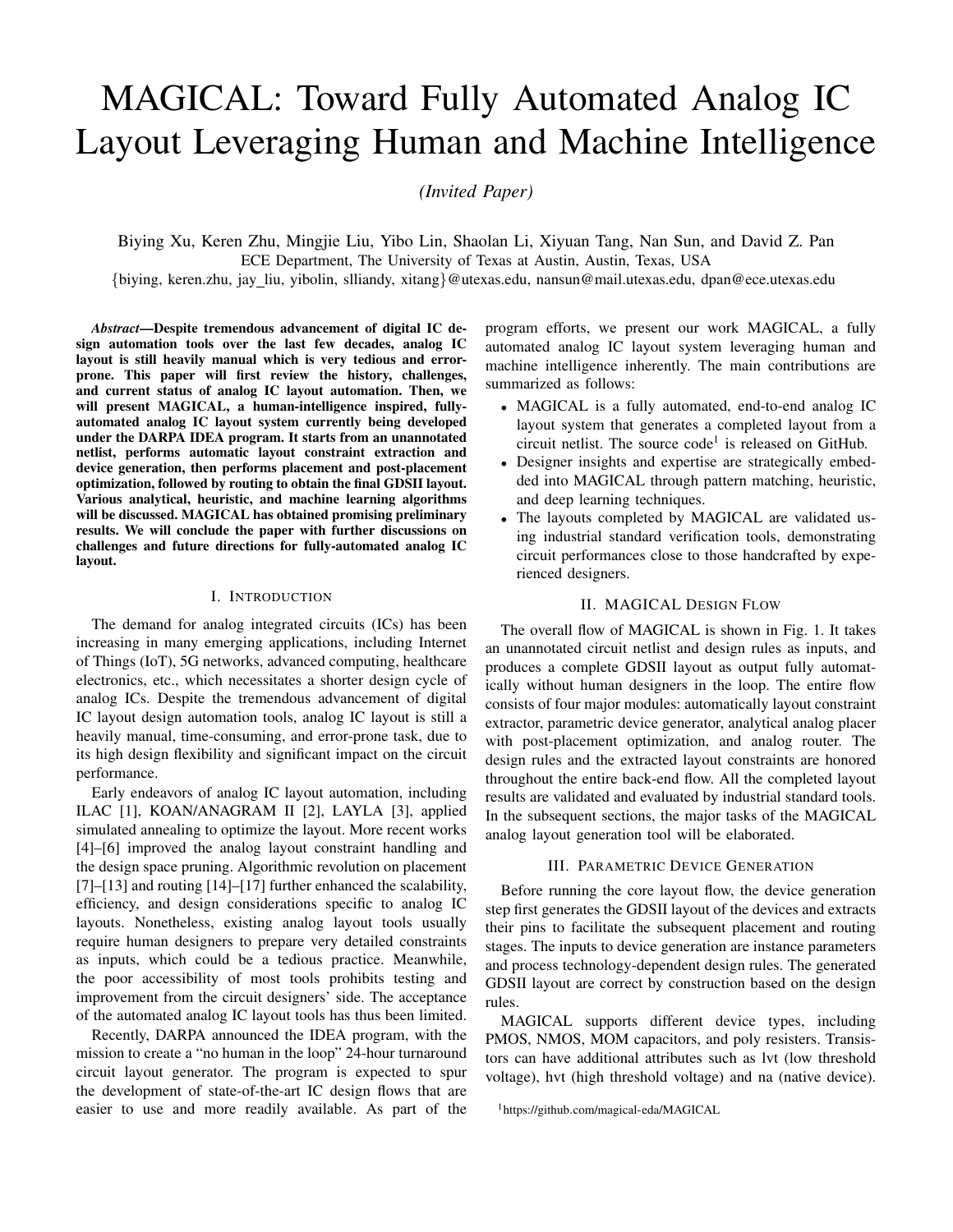connections. Nets are never directly connected to devices in our graph representation since they alway connect to pins first.

# *B. Seed Pattern Detection*

Transistor pairs that form certain structural patterns are detected as seed symmetric device pairs. These seed patterns are the starting or ending points for graph traversal in the next stage. Seed patterns are those in the pattern library where the source of the transistor pins are connected. Instead of using expensive graph isomorphism algorithms [20]–[23], we check the connection relationships and device attributes between the pairs of devices for matching. As an example, for recognizing differential pairs, we iterate all pairs of transistors connected to the same net through source pins and check if the gate pins are connected to different nets and the device attributes match. To better resolve constraint ambiguity, especially where digital circuits are extensively used in mixed-signal designs, we recognize differential pairs as seed patterns only if the connected source net is the virtual ground node (not power or ground nets).

# *C. Signal Flow Based Graph Traversal*

We traverse the graph from the seed symmetric device pairs while recognizing new constraint patterns. This step is analogous to following the differential current in small-signal analysis [18]. Graph traversal not only expands the recognized constraints but also helps with reducing constraint ambiguity since the graph connections with other patterns guide the pattern matching process. Matching between passive device elements are also considered. For each pattern, we define current directions to guide the graph traversal process. As an example, if a cascode transistor pair pattern is reached through the source pins, the nets to proceed with graph traversal are the nets connected to the drain pins. Graph traversal ends when the two flow paths meet at the source connected transistors such as other seed patterns, or connected passive device elements. The visited symmetric transistor patterns from the same seed pattern during graph traversal form a symmetric group which would share the same symmetry axis in the placement. Nets connecting symmetric device pairs are recognized as symmetric nets.

# *D. Constraints Post-processing*

In the last step, we post-process the symmetric groups and recognize additional symmetry constraints, including selfsymmetric devices connected to virtual ground nodes and symmetric transistor pairs in the bias circuits. Virtual ground and certain clock nets are identified as self-symmetric nets. Bias circuit symmetry is detected by checking commongate connected transistors and searching for diode-connected transistors. Additional symmetry constraints in the bias circuits are detected in this step. Since it may not be feasible to satisfy all the extracted constraints in the placement stage, to guarantee feasibility, we currently only allow a device have at most one symmetry constraint. More advanced matchingoriented constraints such as regularity and common-centroid would be supported in future versions of MAGICAL.

Fig. 3 shows the library of some transistor patterns, detection of bias circuit symmetry, and an example of signal flow based graph traversal for constraint extraction.

# V. ANALOG PLACEMENT

Given the placement constraints and devices generated in the previous steps, we develop an analog placement engine. The inputs to the placer include the circuit netlist, extracted constraints, generated devices, and process technologydependent design rules. The outputs are the legalized GDSII layout of the placement result and pin information for routing. Besides symmetric group constraints, it also supports net criticality constraints if specified, by minimizing the weighted net lengths according to the its criticality. The placement engine consists of a core placement stage and a post-placement optimization stage.

#### *A. Placement Algorithm*

The core placer follows an analytical framework as in [24]. First, the global placement simultaneously optimizes multiple objectives in a non-linear objective function. Then, the legalization step generates a legal placement solution honoring the global placement result while satisfying the symmetry constraints and design rules. Finally, a linear programming (LP) based detailed placement is used to further optimize the wirelength.

*1) Global Placement:* Our global placement is similar to the non-linear global placement algorithms as in [13], [25], which simultaneously considers the following: (1) wirelength, (2) device overlapping, (3) placement boundary, and (4) symmetry constraints from the constraint extraction stage. To be specific, it minimizes the objective shown in Equation (1) using unconstrained non-linear conjugate gradient method.

$$
Objective = f_{WL} + a \cdot f_{OL} + b \cdot f_{BND} + c \cdot f_{SYM}. \quad (1)
$$

where:

- $f_{WL}$  is the wirelength objective, which is defined as the total half-perimeter wirelength (HPWL).
- $f_{OL}$  is the overlap penalty, which is modeled as an area overlap function similar to [26].
- $f_{BND}$  is the penalty of violating the boundary constraints. To control the circuit area, white space ratio, and aspect ratio, a desirable placement bounding box for the design is derived.
- The last term  $f_{SYM}$  penalizes the violation of symmetry constraint, which requires: (1) each symmetric device pair within the same group to be symmetric with respect to the same axis; (2) the self-symmetric devices to be selfsymmetric with respect to the same axis of the group.
- $a, b,$  and  $c$  are the coefficients to realize the trade-off between different objective terms.

Log-sum-exponential (LSE) models [27] are used to smooth the max and min functions in the objective. Our non-linear optimization-based global placement runs iteratively, until all the penalties are below the specified thresholds, or the predefined maximum number of iterations is reached. By gradually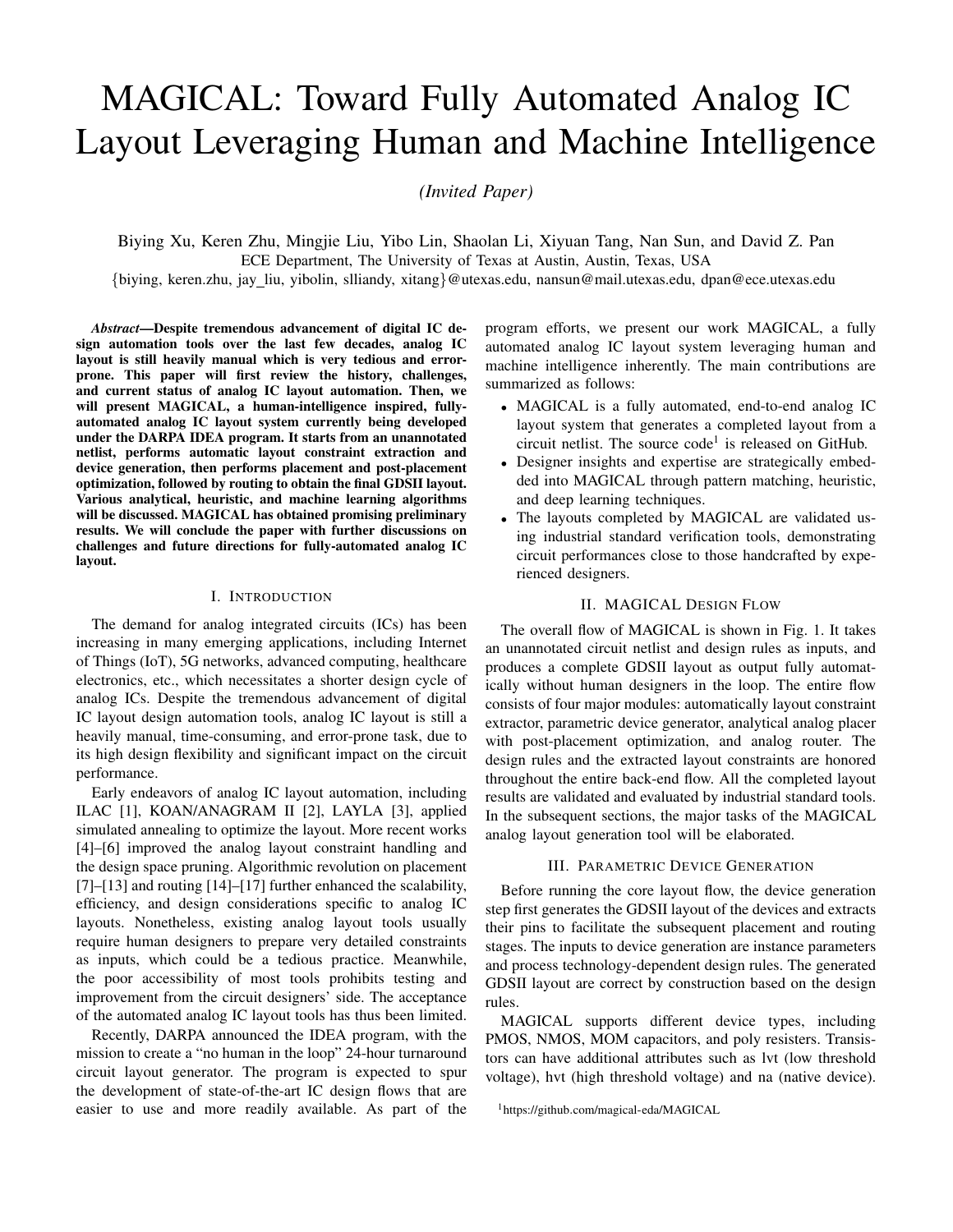adjusting the coefficient values  $a, b$ , and  $c$  of different penalty functions in each iteration, we can get a global placement result encouraging symmetry and boundary constraints with short wirelength and small device overlapping.

*2) Legalization and Detailed Placement:* After global placement, we perform a legalization step to get a placement free from device overlapping, design rule violation, and symmetry constraint violation. During this step, we develop algorithms to construct the constraint graphs, and legalize the global placement result using LP-based compaction given the constructed constraint graphs.

Our constraint graph construction algorithm is based on the plane sweep algorithm presented in [28]. This algorithm encounters problems when the global placement result has overlaps between devices, which may over-constrain the legalization and result in a sub-optimal area. To get a more compact placement after legalization, we will remove the excessive constraint edges between each pair of overlapping devices by determining their relative positions greedily, i.e., to spread them in the direction that would induce less displacement. We will only keep the constraint edge corresponding to the chosen spreading direction, while other edges between them will be removed.

Nevertheless, there may be missing positional constraints in the constraint graphs obtained. A depth-first-search (DFS) based algorithm is developed in order to detect those missing positional constraint edges. Readers are referred to [24] for the detailed implementation. If both horizontal and vertical positional constraints are missing according to the DFS-based algorithm, we will add one edge to either the vertical or horizontal constraint graph greedily. To be specific, if the vertical spacing is larger than the horizontal spacing between the two devices in the global placement solution, we will add an edge to the vertical constraint graph. The horizontal constraint edges can be added similarly. We will also perform transitive reduction on both horizontal and vertical constraint graphs to remove the transitive edges.

After constructing the constraint graphs, we can get a legal compact placement solution using LP in accordance with the constraint graphs. There are two sets of constraints which are topology order (non-overlap) and symmetry constraints. The topology order constraints are from the constraint graphs obtained, while the symmetry constraints are from the layout constraint extraction stage.

Finally, we will perform LP-based detailed placement to further optimize the wirelength for the given legal placement. Symmetric group constraints and design rules are also honored during this step.

## *B. Post-Placement Optimization*

After the device locations are determined in the placement stage, the post-placement step generates the well islands, and establishes the bulk and substrate connection pins for routing.

Our well island generation supports different approaches. The polygon-based approach follows WellGAN [29], a deep neural network-guided well generation framework. A trained generative adversarial network (GAN) model provides the guidance of the well island shapes, and a refinement step is performed to legalize the layout result given the GAN guidance. In general, this approach may generate more compact layout designs. However, legalizing the polygonal well islands can be challenging, and it may degrade the post-layout circuit performance due to layout-dependent effects if handled improperly, especially in advanced process technology nodes.

In face of the challenges posed by the polygon-based well generation approach, MAGICAL also supports generating rectangular well islands for each individual devices with wells. This approach can overcome the legalization difficulty and performance effects of WellGAN, at the cost of slightly increased total area and routing complexity. In fact, for high-performance analog designs, circuit performance is often considered more important than the total area. Moreover, the number of nets in an analog circuit is usually relatively few compared with the layout area. Hence, routability is generally not a critical issue for analog circuit layouts. From this perspectives, generating individual wells for certain devices could also be a desirable practice.

After well generation, MAGICAL will automatically establish the well island and substrate connection points. Both guard rings and contacts are supported and can be inserted free from design rule violation by construction. After that, we will legalize and spread out the well islands with the consideration of design rules. Finally, the placement result in GDSII format as well as the pins of the devices, well islands, and the substrate will be output for routing.

# VI. ANALOG ROUTING

After the placement and post-placement optimization stage, an end-to-end router connects all the pins with metal wires in aware of the analog circuit-specific constraints and design consideration.

In addition to connectivity and design rules, analog routing problem is also imposed with symmetric net constraints for matching [30]. In MAGICAL, the routing engine takes inputs from the layout constraint generator and honors the symmetric and self-symmetric constraints for nets. Out analog routing consists of two stages, global and detailed routing, similar to the conventional digital routing flow. In the global routing stage, the design is divided into rough grids, and the topology of routing is generated. The purpose of global routing is to efficiently find a global routing solution without extensively spending computational resources in the detailed design rule and congestion resolving. While in the detailed routing stage, the physical geometry of metal wires are implemented following the global routing guide, symmetric constraints, and design rules.

# *A. Global Routing*

A sequential symmetry-aware grid-based A\* search routing engine is employed in global routing stage.

Before performing the routing, several steps are executed on the input placement solution and the process technology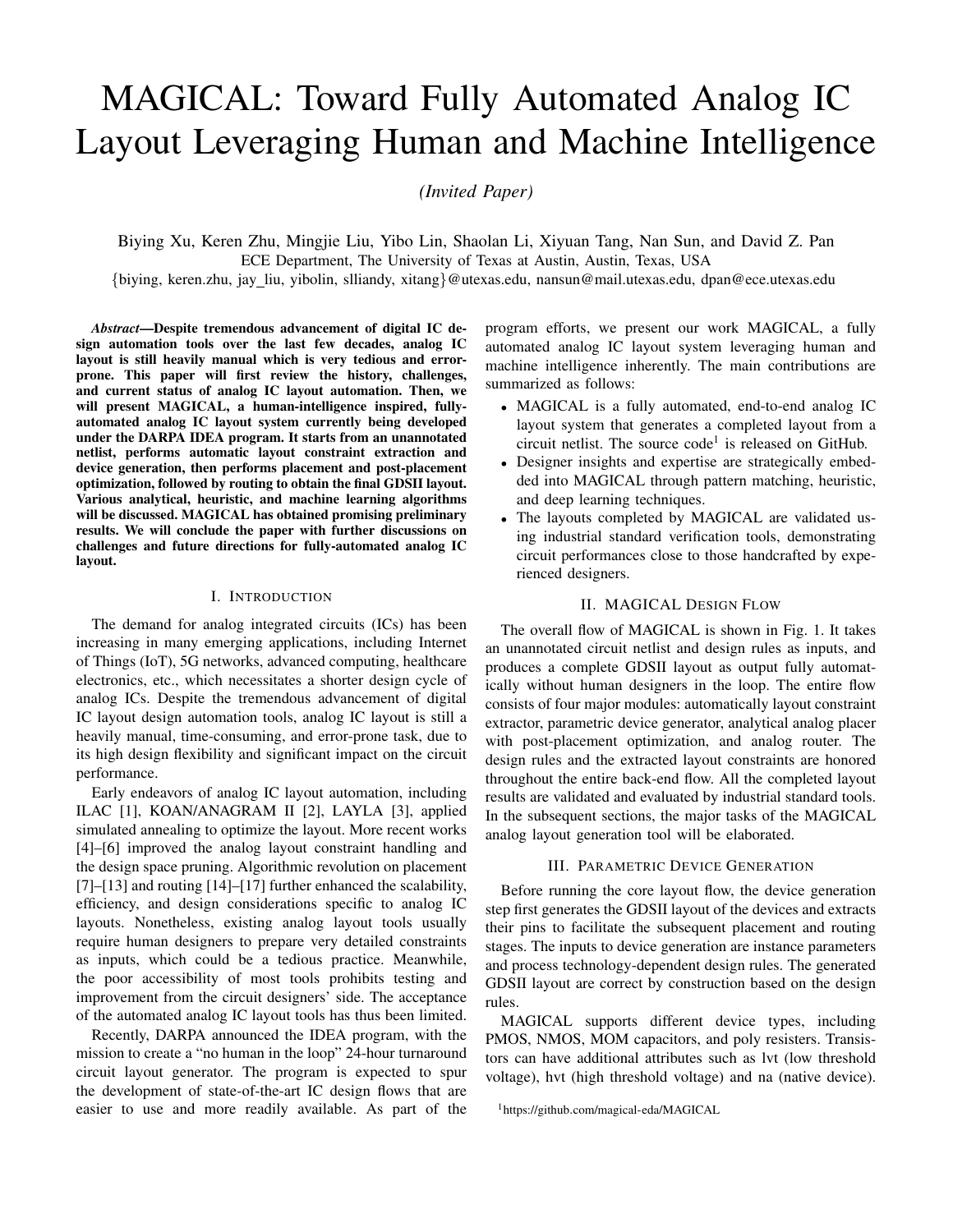information. The placement is firstly divided into grid cells unified in size. By default, MAGICAL decides on the width and height of each grid cell based on track width on M1 layer. To be specific, the global routing will attempt to divide the layout into 3D grid so that the width and height of each grid cell are four-track widths. However, as computation efficiency is low when the number of grid cells is relatively large, MAGICAL limits the amount of grid cells to be below  $200 \times 200 \times N_{layers}$ , where  $N_{layers}$  denotes the number of layers. After generating the routing grid, routing capacity is calculated on 2D grid edges based on the actual grid cell width and track width.

Besides the global routing grid, the input pins are preprocessed before routing. Unlike cell-based digital physical design flow, customized analog circuit devices do not have an identical convention of pins such as layer and shape. Pin shapes could be polygons varied in size and shape, depending on the device type and parameters. In MAGICAL routing engine, the pins are decomposed into searching points in the path search scheme. The polygon is firstly separated into rectangles. The intersection points between the center lines of the resulting rectangles and the tracks of the metal layer above are identified as the search points. If no search point is identified based on the strategy above, the center points of the rectangles are considered as the search points in the  $A^*$ search algorithm.

After processing the input placement, every multi-pin net is split into two-pin nets based on minimum spanning tree with HPWL as the edge costs. The two-pin net splitting is matched for symmetric net pairs so that the symmetry is maintained. Then symmetric net pairs and self-symmetric nets are routed on the 3D global routing grid with exact symmetry along the symmetric axis. A rip-up and reroute scheme is applied when failing to achieve a feasible solution in the early iterations.

#### *B. Detailed Routing*

After determining the rough routing topology in the global routing stage, detailed routing engine completes the routing and assigns metal wire geometries to each net. Similar to the global routing, a sequential A\* search kernel is applied. However, instead of routing abstract nets on the rough global routing grid, detailed router explicitly handles design rules in physical layouts.

Since the input pins and previously generated search points are not necessarily aligned with the routing tracks, the detailed analog routing engine does not restrict the wire segments and VIAs to be exactly aligned with routing tracks as its digital counterpart. Instead, they only need to align to the manufacturing grid specified in the process technology design rules. The detailed router will attempt to search for the path for the nets on multiple layers with default search step of track width. The design rules of metal wires and VIAs are checked during the A\* search. When routing the symmetric net pairs or self-symmetric nets, both the two sides are routed at the same time. Therefore the resulting routing solution is feasible for both sides of the symmetric axis.

After the detailed routing stage, a complete placed and routed layout is generated fully automatically, and a GDSII format layout file is exported.

Due to the complexity of analog routing, other analog circuit-specific routing considerations will also be incorporated into MAGICAL to improve the post-layout circuit performance. The preliminary results in GeniusRoute [31] demonstrate the effectiveness of our neural network guided analog routing techniques.

# VII. EXPERIMENTAL RESULTS

The MAGICAL flow is implemented in Python and C/C++, and the experiments are performed on a Linux server with an 8-core 3.4GHz Intel(R) CPU and 32GB memory. The layout results are validated using Calibre DRC/LVS/PEX, and evaluated using Cadence Virtuoso ADE simulation environment.

TABLE I RESULTS OF THE COMPARATOR CIRCUIT (COMP).

| <b>Metrics</b> | Output<br>Delay (ps) | Input-referred<br>Noise $(\mu Vrms)$ | Power<br>$(\mu W)$ | Input-referred<br>Offset $(mV)$ |
|----------------|----------------------|--------------------------------------|--------------------|---------------------------------|
| Manual         | .50                  | 380                                  | 16.8               | 0.15                            |
| <b>MAGICAL</b> | 152                  | 334                                  | 18.7               | 0.50                            |

TABLE II RESULTS OF THE MILLER-COMPENSATED OTA (OTA1).

| <b>Metrics</b> | Gain | UGB   | PM       | Noise               | <b>CMRR</b> | Offset |
|----------------|------|-------|----------|---------------------|-------------|--------|
|                | (dB) | 'MHz) | (degree) | $(\mu \text{Vrms})$ | (dB)        | (mV)   |
| Manual         |      | 110.0 | 67.8     | 219.0               | 103.0       | 0.20   |
| <b>MAGICAL</b> | 38.0 | 107.5 | 62.3     | 221.5               | 92.5        | 0.48   |

TABLE III RESULTS OF THE FEED-FORWARD COMPENSATED OTA (OTA2).

| <b>Metrics</b> | Gain<br>(dB) | UGB<br>(MHz) | PМ<br>(degree) | <b>CMRR</b><br>(dB) | Offset<br>(mV)           |
|----------------|--------------|--------------|----------------|---------------------|--------------------------|
| Manual         | 35.3         | 2200         | 77.6           | 126.1               | $< \hspace{-0.05cm}0.01$ |
| MAGICAL        | 35.3         | 2200         | 77.9           | 88.9                | 0.161                    |

TABLE IV RESULTS OF THE INVERTER-BASED OTA (OTA3).

| <b>Metrics</b> | Gain | UGB   | PМ       | <b>CMRR</b> | Offset |
|----------------|------|-------|----------|-------------|--------|
|                | (dB) | (MHz) | (degree) | (dB)        | (mV)   |
| Manual         | 69   | 1300  | 58       | 94.5        | 0.016  |
| <b>MAGICAL</b> | 69   | 1130  | 56.5     | 110         | 0.001  |

The circuit performances of the layout results generated by MAGICAL are compared against tape-out quality manual layouts by experienced analog IC designers, under the same test bench suites. The post-layout simulation results for 3 benchmark circuits, a comparator (COMP), a 2-stage millercompensated operational transconductance amplifier (OTA1), a 2-stage feed-forward compensated OTA (OTA2), and an inverter-based OTA (OTA3), are shown in Table I, II, III, and IV, respectively, where UGB means unity-gain bandwidth, PM refers to phase margin, and CMRR is common-mode rejection ratio. The results demonstrate that MAGICAL can automatically generate validated layouts from unannotated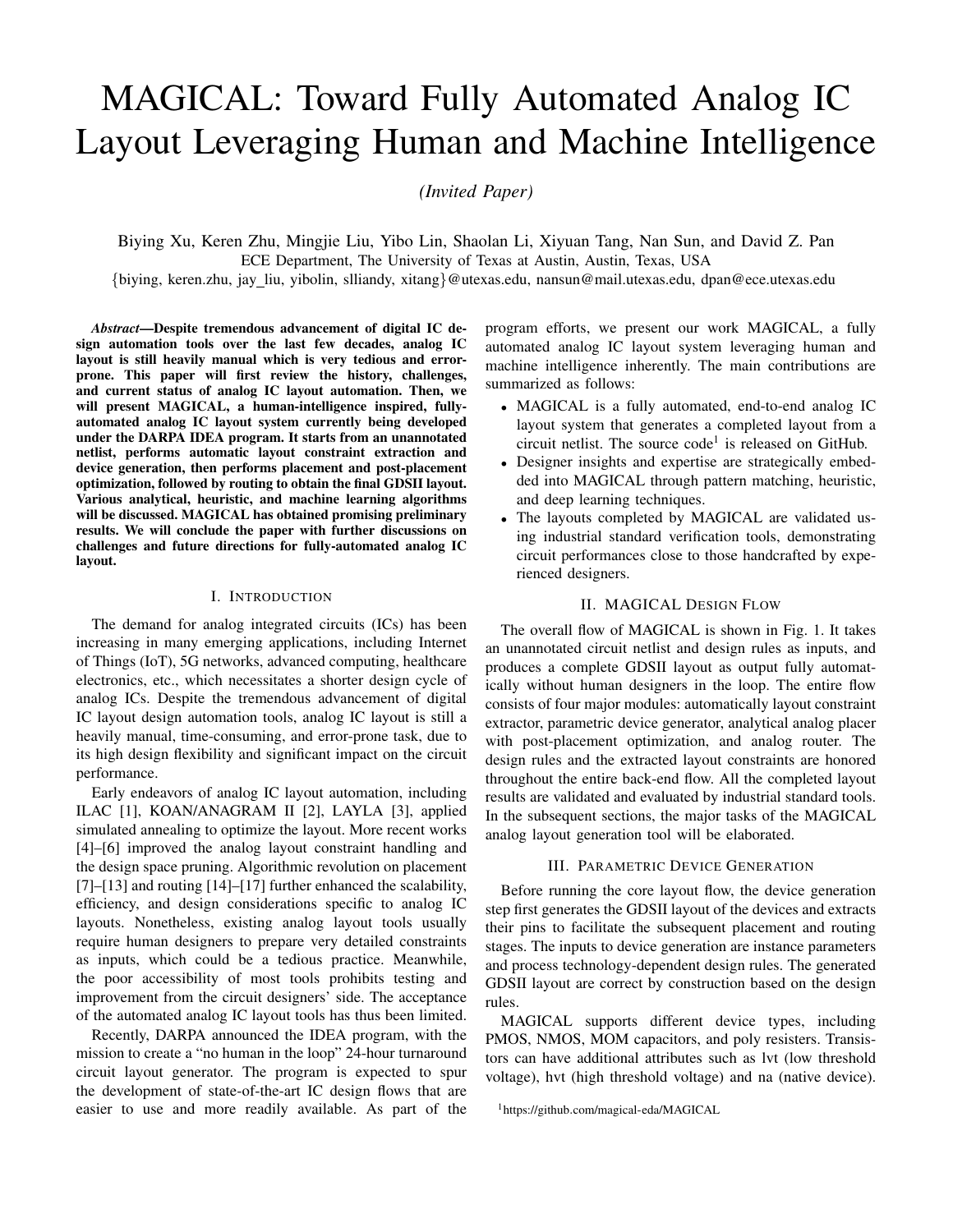

(c) layout from MAGICAL

circuit netlist (supporting both Spectre and HSPICE format), and the post-layout performances are close to the manual designs by experienced designers. Some performance metrics including input-referred offset and CMRR could be further improved by extensively considering layout dependent effects, minimizing coupling to sensitive nets, etc. Figures 4, 5, 6, and 7 show the circuit schematics, the handcrafted layouts, and the layout results by MAGICAL of the benchmark circuits. Note that some device parameters of the manual layout may not necessary match the schematic after adjustment by layout designers, e.g., number of fingers for transistors, while MAGI-CAL generates the device layouts corresponding to the circuit netlist. Therefore, the devices in the manual layout may appear to be different from those generated by MAGICAL.

TABLE V RUNTIME OF MAGICAL.

| Circuit       | <b>COMP</b> | $\sqrt{CTA1}$ | $\overline{O}$ OTA2 | $\overline{\phantom{a}}$ OTA3 |
|---------------|-------------|---------------|---------------------|-------------------------------|
| Runtime $(s)$ | 3.91        | 10.51         | 6.03                | 26.6                          |

Table V shows the runtime for the full MAGICAL flow. As shown in the table, it can generate the complete routed layout in seconds, while manual layouts usually take hours. The fast turn-around time could significantly shorten the design cycle and facilitate the design closure.

## VIII. FUTURE DIRECTIONS

# Future directions of MAGICAL include the followings.

*1) Interaction with Open-Sourced EDA Ecosystem:* Encouraged by the DARPA IDEA/POSH program, a number of open-source projects have emerged recently [32]–[34].

Fig. 5. Miller-compensated OTA circuit schematic, manual layout, and layout result from MAGICAL.

Being part of the open hardware/EDA ecosystem, the future development of the MAGICAL will both benefit from and contribute to the community.

MGICAL can learn from the recent emerging open-source EDA tools. Both AMS and digital layout automation flows share many common infrastructural components with MAGI-CAL, e.g., OpenROAD [33] which aims to build a completely open-source digital physical design flow and ALIGN [34] which is another AMS layout generator. Although the existing components in different open-source EDA tools may have different algorithms and methodologies, there are some overlapping between their functionality. For example, ALIGN, RAIL [35], and MAGICAL all contain modules for generating the device layouts. Similarly, ALIGN, TritonRoute [36], DR. CU [37], and MAGICAL all provide different implementations of detailed router. It would be beneficial for the community to leverage some well-established efforts from each other and focus on the key differentiation. Besides the physical design framework, there are also open-source utilities that could be valuable for applying in MAGICAL. For instance, Cpptaskflow [38] can potentially be applied in MAGICAL for improving efficiency by parallelizing the algorithm, and circuit sanitizer [39] would make sharing designs easier among the community by avoiding disclosing process design kit (PDK) related information.

Besides the EDA tools, open-sourcing AMS circuit designs is another driving force for AMS layout automation. On one hand, lacking of training data has been a major challenge in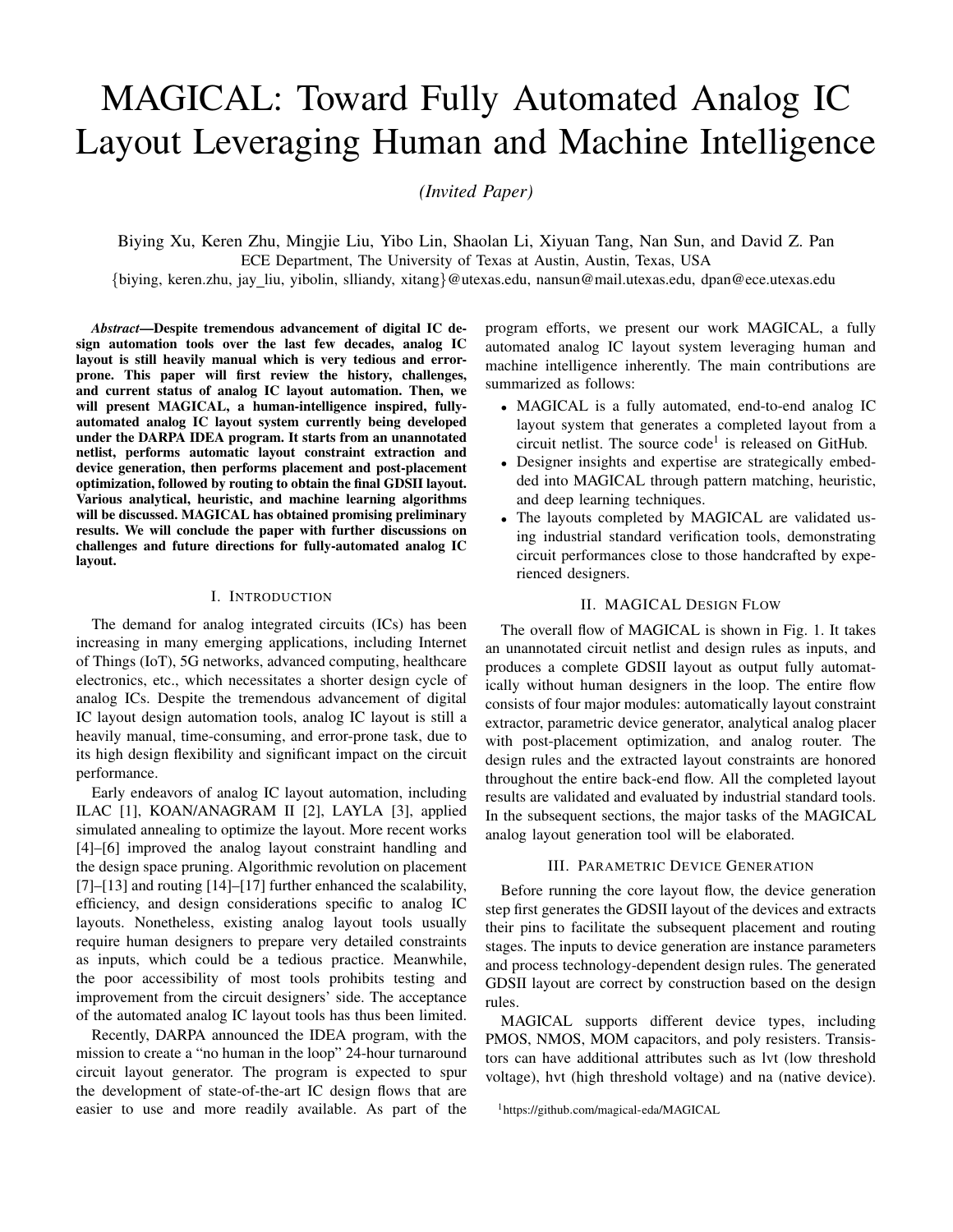

Fig. 6. Feed-foward compensated OTA circuit schematic, manual layout, and layout result from MAGICAL.

machine learning-based EDA algorithm, e.g., [29], [31]. On the other hand, the lack of a unified test circuit benchmark suite makes it difficult to evaluate and compare different AMS EDA tools. Recently, both MAGICAL and the other DARPA IDEA/POSH teams have released a number of PDK information stripped state-of-the-art AMS designs, including state-of-the-art SAR ADCs [40], ADCs [41], [42], VCObased ADCs [43], [44], and temperature sensors [45], [46], etc. Open-source designs not only make it possible for the EDA tools to have common evaluation metrics, but also provide training data for machine learning-basd EDA algorithms.

*2) Performance-aware Layout Constraint Generation, Place and Route (P&R) Flow:* While MAGICAL has demonstrated satisfactory results, it currently only minimizes post-layout circuit performance degradation implicitly by considering the analog layout constraints. Approaches for directly optimizing circuit performance still need to be integrated into the current flow. In the future research and development, MAGICAL will investigate into the performance-aware techniques, especially machine learning algorithms, throughout its entire flow. As an example, in addition to the component-level symmetry constraint generation, MAGICAL will try to extract net criticality constraints and system-level symmetry from the netlists. On the other hand, with the recent advancement in neural network-guided physical design algorithms including [31], MAGICAL will further leverage human and machine intelligence in the P&R flow.

*3) System-level Hierarchical Layout Optimization:* Modern mixed-signal circuits, such as data converters, are hierarchical



Fig. 7. Inverter-based OTA circuit schematic, manual layout, and layout result from MAGICAL.

designs with both analog and digital parts. Currently MAGI-CAL is focusing on the component-level analog circuit blocks such as OTAs and comparators. Although those circuits are usually among the most representative and crucial parts of the system, system-level hierarchical layout flow is still essential for the target of fully-automating AMS layout generation. To optimize the layout in the system level, floorplanning and system interconnection synthesis algorithms will also be the future development directions of MAGICAL.

# IX. CONCLUSION

In this paper, we present MAGICAL, an open-source fully automated end-to-end analog IC layout system from circuit netlists to GDSII layouts. Human and machine intelligence are strategically incorporated into MAGICAL by pattern matching and deep learning techniques. The circuit performances of the layouts completed by MAGICAL are close to those handcrafted by experienced designers, while the design cycle is shortened substantially. Future work includes further improvements on circuit performance-aware and system-level layout optimization.